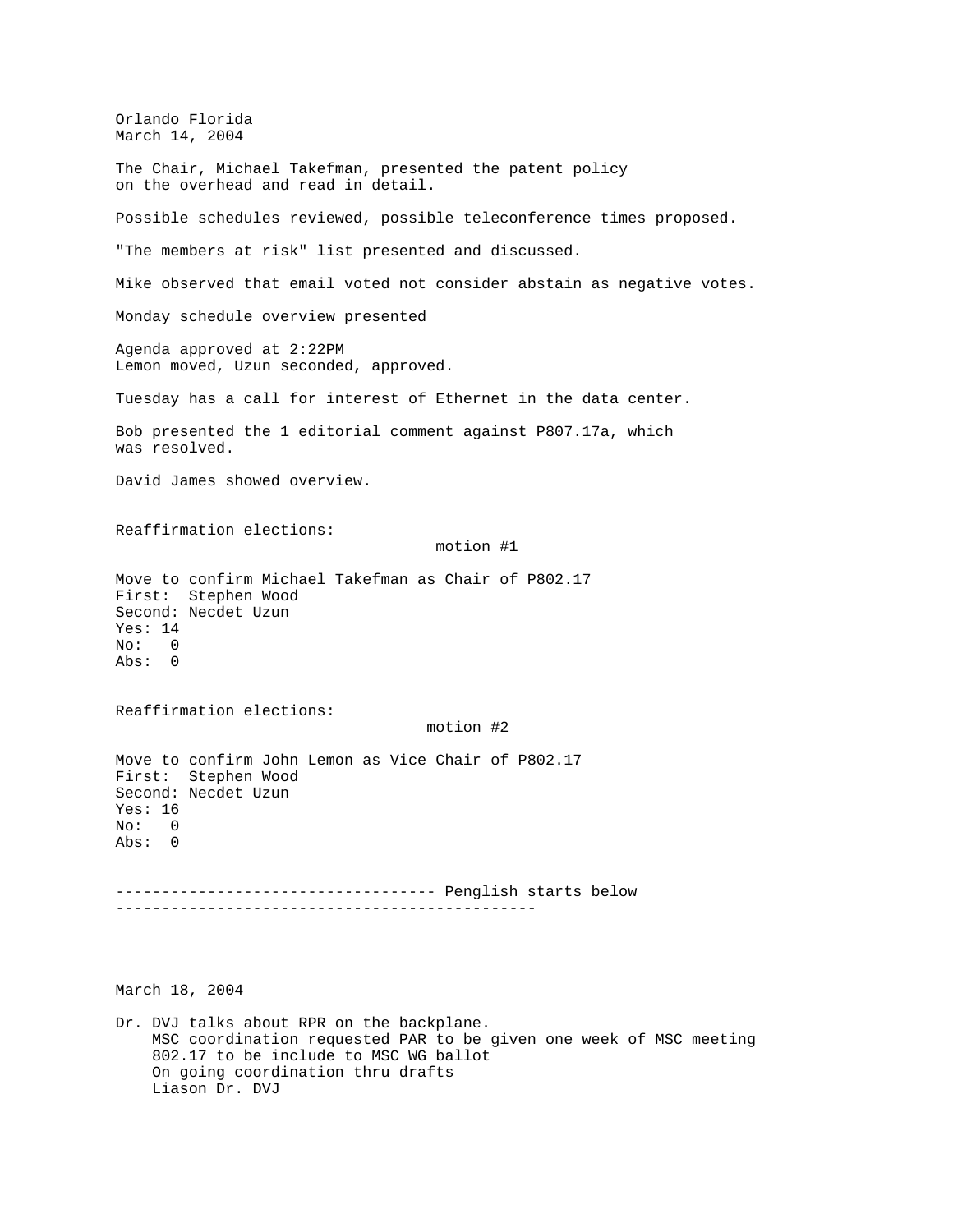JL reminds people that minutes of previous meeting is on the server move to approve Agenda motion#3 move:JL second:Glenn Parsons y: 999 n: a: MT discusses ITU liason for GFP (9:45am) move to approve to send liason letter to ITU-T SG15 Q 11 motion#4 mover: Glenn Parsons seconder: Peter Jones y: 999 n: a: John Hawkins discusses 802.17b project proposal: Bridging and spatial reuse we can get a SG easily in July by november can get a PAR straw poll of people wants to participate. MT: discusses about interim session possible date April 21, 22 2004 possible site: Ottawa, Toronto UoT, Glenn to check RTP, Mike to send out interim meeting plan May meeting possible for dates 14, 15 (10:20am) Tom Alexander: presents closing report JL: brings up issue of MIB cross-references update logistics final decision see: Tom's plan for updating MIB x-ref in closing summary (10:39am) Editors reports motion number #5 Move to request David James to take the index and harmonize it with the remainder of the draft, and to direct the clause editors to send the completed clauses to David James for this purpose at least 1 day prior to the draft deadline. mover: Peter Jones seconder: John Lemon y: 999 n: a: motion number #6 Move to

authorize the Chief Editor and the editorial team to create P802.17/D3.2 based on P802.17/D3.1 and the instructions contained within those comment resolutions and motions that have been formally approved at the March 2004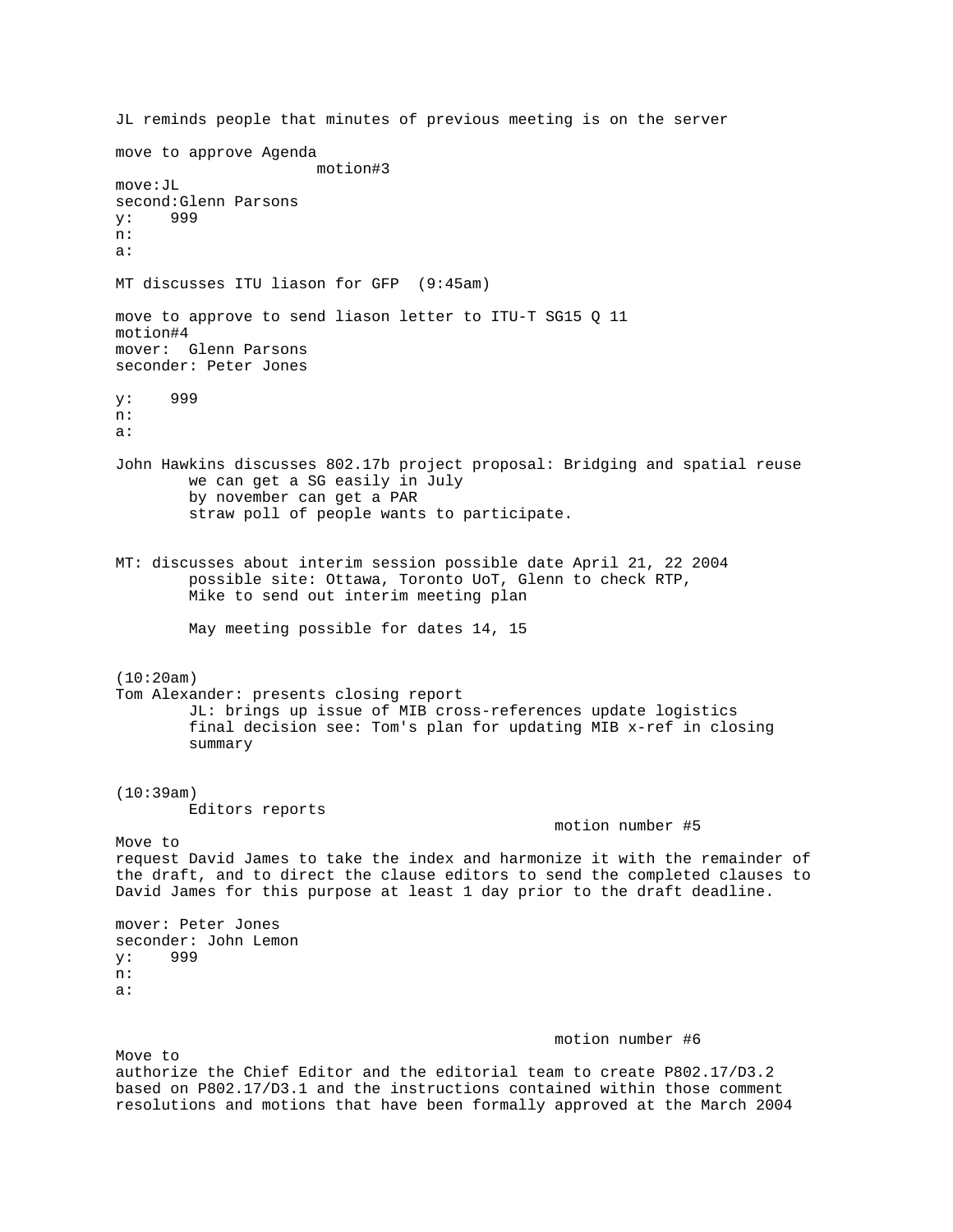meeting in Orlando, and forward it for recirculation among the P802.17 sponsor ballot group. mover: Peter Jones seconder: John Lemon y: 999 n: a: motion number #7 Move to authorize the Chief Editor and the editorial team to rename P802.17a/D1.1 to P802.17a/D2.0 and to request the 802 Executive Committee to forward P802.17a/D2.0 to Sponsor Ballot. mover: Peter Jones seconder: Robert Costellano y: 999 n: a: motion number #8 Move to authorize the P802.17 working group to hold an interim session during April 21st and April 22nd 2004 for the purpose of reviewing the Sponsor Ballot comments on P802.17/D3.2, resolving these comments, and creating the next draft to be recirculated to the Sponsor Ballot group. mover: Peter Jones seconder: John Lemon y: 999 n: a: motion number #9 Move to authorize the Chief Editor and the editorial team to create P802.17/D3.3 based on P802.17/D3.2 and the instructions contained within those comment resolutions and motions that have been formally approved at the April 21st and 22nd 2004 interim session, and forward it for recirculation among the P802.17 sponsor ballot group. mover: Peter Jones seconder: John Lemon y: 999 n: a: motion number #10 Move to authorize the P802.17 working group to hold one or more interim sessions, as required, following the April 21st and 22nd session, for the purpose of reviewing the Sponsor Ballot comments on P802.17/D3.3, resolving these comments, and creating the next draft, and starting another Sponsor Ballot recirculation if necessary. mover: Peter Jones seconder: John Lemon y: 999 n: a: motion number #11 Move to authorize the P802.17 working group to hold one or more interim sessions, as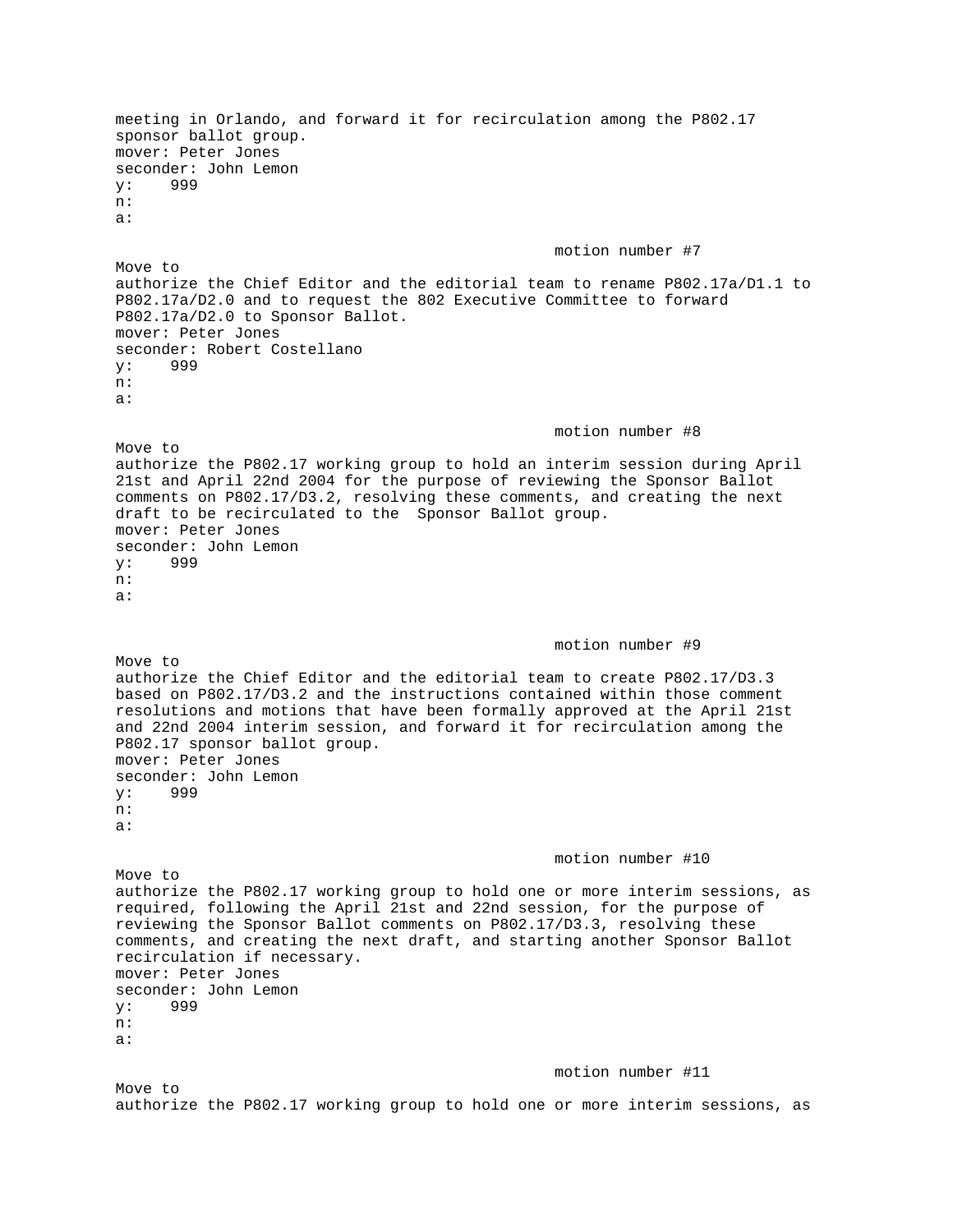required, following the April 21st and 22nd session, for the purpose of reviewing the Sponsor Ballot comments on P802.17a/D2.0, resolving these comments, creating the next draft, and starting another Sponsor Ballot recirculation if necessary. mover: Peter Jones seconder: John Lemon y: 999 n: a: motion number #12 Move to approve the meeting minutes for the November 2003 plenary session in Albuquerque, the January 2004 interim session in Vancouver, and the February teleconference session. mover: Mike Takefman seconder: Peter Jones y: 999 n: a: (11:19 am) JL: discusses possible projects for 802.17b. a maintenance PAR MT: David Law is LMSC maintenance guru. 802.3 has a standing committee on maintenance: interprtation or problem handling triggers a maintenance PAR on demand. recommands a standing committee: TA: shows a picture of 802.3 maintenance process (11:30am ) motion number #13 Move to Adjourn mover: Mike Takefman seconder: David James y: 1 n: 8 a: 0 Raj: comments shall be made on text with only change bars. motion number #14 Move to authorize the Chair to request conditional approval to forward the draft of P802.17 under Procedure 10 of the LMSC rules. mover: Mike Takefman seconder: Peter Jones y: 11 n: 1 a: 2 (11:30am) Robert Sultan left.